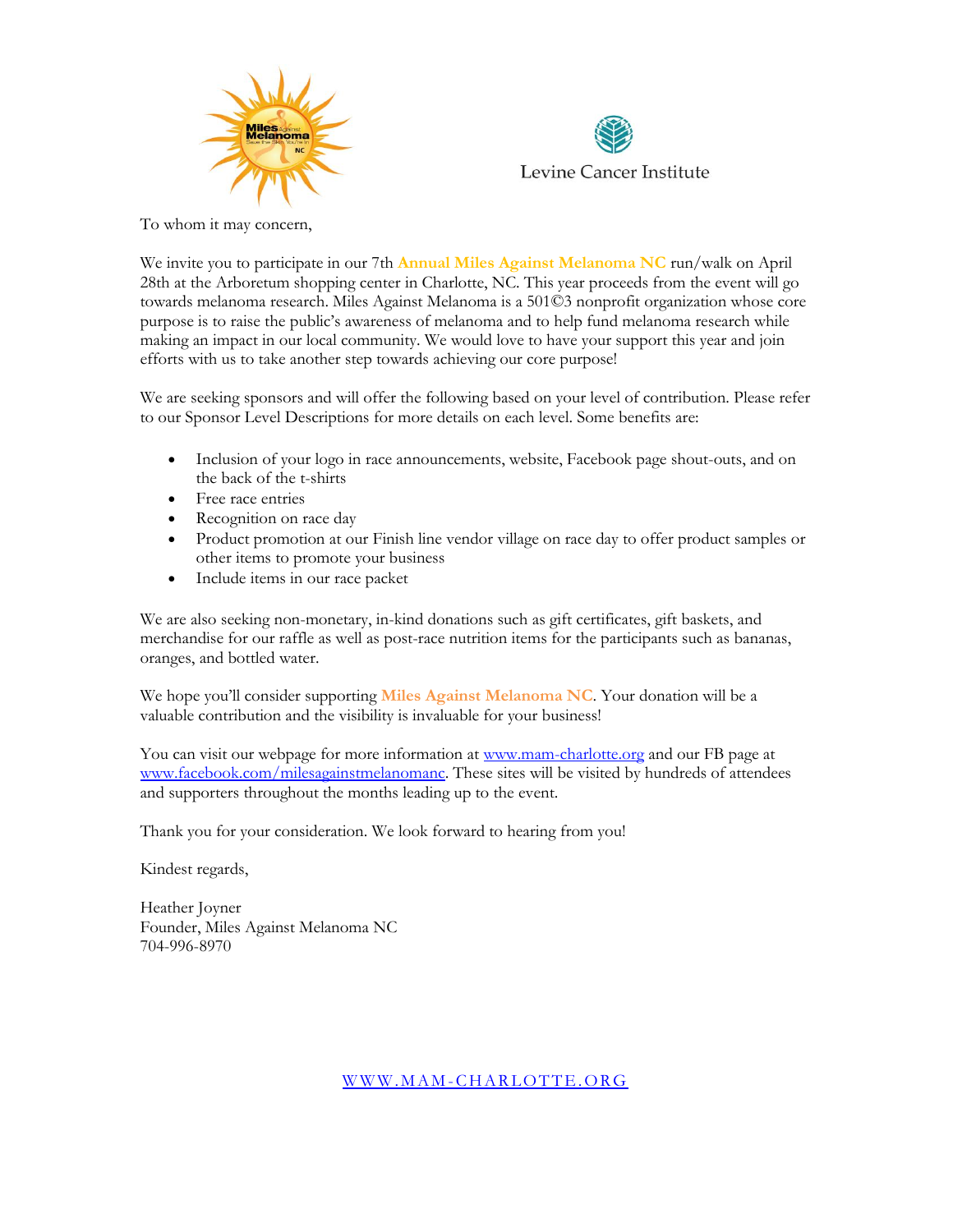

**Miles Against Melanoma NC A registered 501©3 organization**

Heather Joyner, Director 8405 Dunton Court Waxhaw, NC 28173

704-996-8970 www.mam-charlotte.org mamnc@milesagainstmelanoma5k.org

# **Event Date – April 28, 2018**

#### **Presenting Sponsor for 5K - \$7,500**

-Promo location of Logo on Website, Advertisements, and t-shirt -Listed as presenting sponsor for 5K in Race Day Announcements -15 free race entries -Race Packet Insert -Banner Recognition at Event -Table at Event

#### **Presenting Sponsor for 1 Mile Fun Run - \$5,000**

-Promo location of Logo on Website, Advertisements, and t-shirt -Listed as presenting sponsor for 1 Mile Fun Run in Race Day Announcements -10 free race entries -Race Packet Insert -Banner Recognition at Event -Table at Event

#### **Presenting Sponsor for Kid's Dash - \$2,500**

-Promo location of Logo on Website, Advertisements, and t-shirt -Listed in Race Day Announcements as sponsor for Kid's Dash -5 free race entries -Race Packet Insert -Banner Recognition at Event -Table at Event

#### **SPF50 Sponsor - \$1,000**

-Large Logo on Website, Advertisements, and t-shirt -Listed in Race Day Announcements -2 free race entries -Race Packet Insert -Banner Recognition at Event -Table at Event

#### **SPF30 Sponsor - \$500**

-Small Logo on Website, Advertisements, and t-shirt -Listed in Race Day Announcements -Race Packet Insert -Banner Recognition at Event -Table at Event

### **SPF15 Sponsor - \$250**

-Logo on Website -Listed in Race Day Announcements -Table at Event

**Table at Race day - \$100**